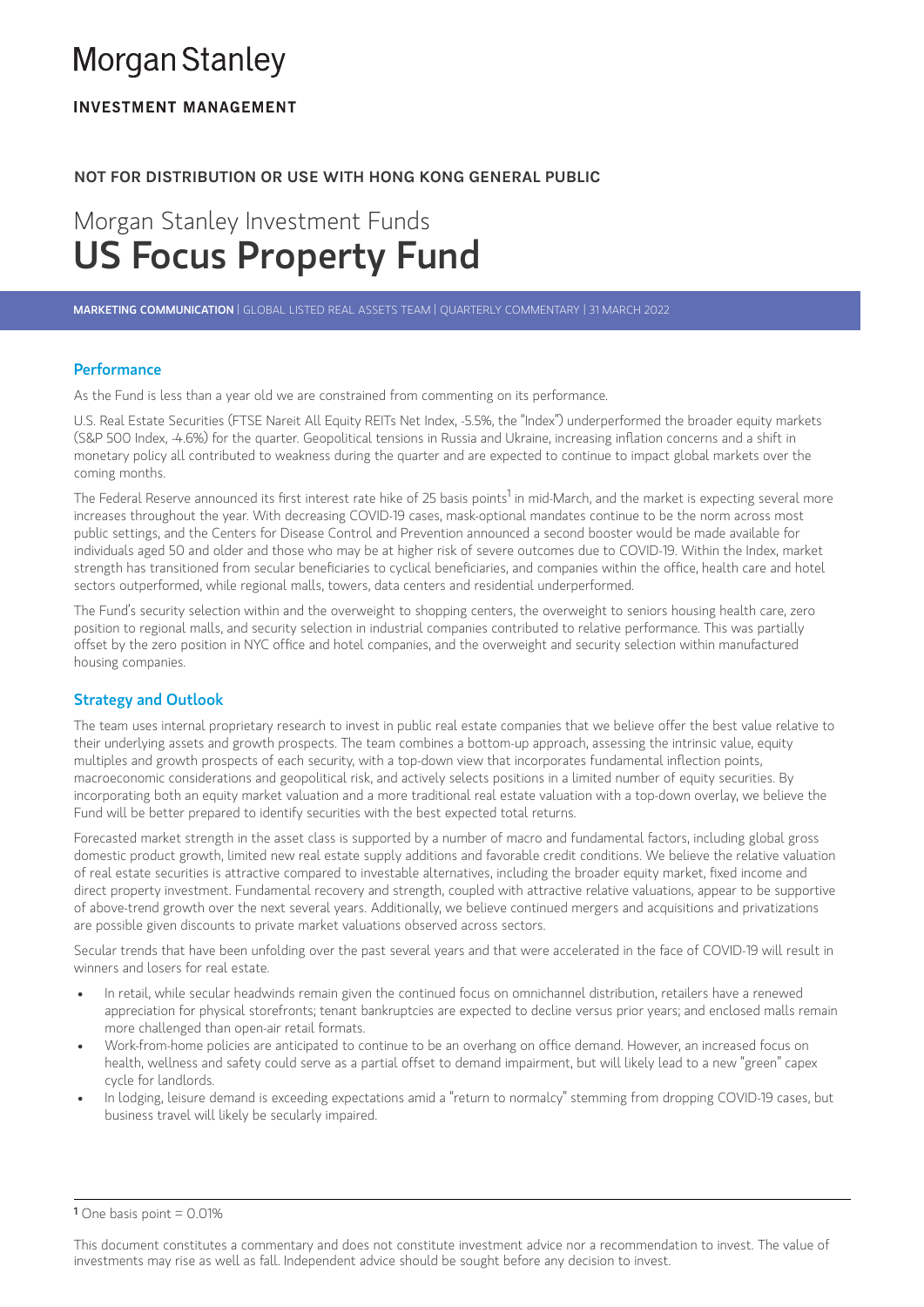- In health care, pent-up demand for seniors housing is manifesting itself in strong occupancy gains, although expense pressures In health care, pent-up demand for seniors housing is manifesting itself in strong occupancy gains, although exp<br>stemming from labor shortages and inflation may continue to compress margins and dampen forward growth.
- In storage, occupancy gains and pricing strength coming out of the COVID-19 pandemic will likely be more permanent than originally anticipated.
- In industrial, inventory restocking and the easing of supply chain disruptions will likely continue to fuel already robust demand stemming from growing e-commerce sales, and occupancies are expected to remain at record highs, resulting in strong rent growth.
- In residential, strong job growth and household formations, limited new supply additions and under-market rents across the portfolios will likely lead to record levels of internal growth for the sector.

#### For further information, please contact your Morgan Stanley Investment Management representative.

| <b>FUND FACTS</b><br>Launch date<br>22 October 2021 | <b>Base currency</b><br>U.S. dollars | Index<br>FTSE Nareit All Equity REITs Net Index                 |
|-----------------------------------------------------|--------------------------------------|-----------------------------------------------------------------|
| Share Class I Risk and Reward Profile               |                                      | • The fund relies on other parties to fulfill certain services, |

### Share Class <sup>I</sup> Risk and Reward Profile

| <b>Higher Risk</b><br>Lower Risk                                  |  |  |   |    |     |                |  |  |
|-------------------------------------------------------------------|--|--|---|----|-----|----------------|--|--|
|                                                                   |  |  | 3 | ъ, | '5. | $\overline{b}$ |  |  |
| Potentially Higher<br>Rewards<br><b>Potentially Lower Rewards</b> |  |  |   |    |     |                |  |  |
| The risk and reward category shown is based on historic data.     |  |  |   |    |     |                |  |  |
| • Historic figures are only a guide and may not be a reliable     |  |  |   |    |     |                |  |  |

- indicator of what may happen in the future.
- As such this category may change in the future.
- The higher the category, the greater the potential reward, but also the greater the risk of losing the investment. Category 1 does not indicate a risk free investment.
- The fund is in this category because it invests in property company shares and the fund's simulated and/or realised return has experienced high rises and falls historically.
- The fund may be impacted by movements in the exchange rates between the fund's currency and the currencies of the fund's investments.

This rating does not take into account other risk factors which should be considered before investing, these include:

There are additional risks associated with investing in real estate.

- investments or transactions. If these parties become<br>insolvent, it may expose the fund to financial loss. The fund relies on other parties to fulfill certain se<br>investments or transactions. If these parties becon<br>insolvent, it may expose the fund to financial loss. The fund relies on other parties to fulfill certain services,<br>investments or transactions. If these parties become<br>insolvent, it may expose the fund to financial loss.<br>Sustainability factors can pose risks to investments,
- Sustainability factors can pose risks to investments, for example: impact asset values, increased operational costs.<br>There may be an insufficient number of buvers or sellers
- which may affect the funds ability to buy or sell securities.
- Past performance is not a reliable indicator of future results. Returns may increase or decrease as a result of currency<br>fluctuations. The value of investments and the income from xample: impact asset values, increased operational costs.<br>here may be an insufficient number of buyers or sellers<br>hich may affect the funds ability to buy or sell securities.<br>ast performance is not a reliable indicator of them can go down as well as up and investors may lose all or a substantial portion of his or her investment.
- The value of the investments and the income from them will vary and there can be no assurance that the Fund will achieve its investment objectives.
- $\bullet$  Investments may be in a variety of currencies and therefore changes in rates of exchange between currencies may cause the value of investments to decrease or increase. Furthermore, the value of investments may be adversely affected by fluctuations in exchange rates between the Investments may be in a variety of currencies and theref<br>changes in rates of exchange between currencies may ca<br>the value of investments to decrease or increase.<br>Furthermore, the value of investments may be adversely<br>affec investor's reference currency and the base currency of the investments.

Please refer to the Prospectus for full risk disclosures. All data as of 31 March 2022 and subject to change daily.

This is a marketing communication. Applications for shares in the Fund should not be made without first consulting the current Prospectus and the Key Investor Information Document ("KIID"), which are available in English and in the official language of your local jurisdiction at

[morganstanleyinvestmentfunds.com](https://www.morganstanley.com/im/msinvf/index.html) or free of charge from the Registered Office of Morgan Stanley Investment Funds, European Bank and Business Centre, 6B route de Trèves, L-2633 Senningerberg, R.C.S. Luxemburg B 29 192. A summary of investor rights is available in English at the same website.

If the management company of the relevant Fund decides to terminate its arrangement for marketing that Fund in any EEA country where it is registered for sale, it will do so in accordance with the relevant UCITS rules.

#### **INDEX INFORMATION**

The **FTSE Nareit (National Association of Real Estate Investment Trusts) All Equity REITs Index** is a free float-adjusted market-capitalization-weighted index of tax qualified REITs listed on the New York Stock Exchange, NYSE Amex and the NASDAQ National Market Systems. The term "free float" represents the portion of shares outstanding that are deemed to be available for purchase in the public equity markets by investors.

The **Standard & Poor's 500**® **Index (S&P 500**®**)** measures the performance of the large cap segment of the U.S. equities market, covering approximately 80% of the U.S. equities market. The Index includes 500 leading companies in leading industries of the U.S. economy.

#### **DISTRIBUTION**

This communication is only intended for and will only be distributed to persons resident in jurisdictions where such distribution or availability would not be contrary to local laws or regulations. In particular, the Shares are not for distribution to US persons.

**Ireland:** MSIM Fund Management (Ireland) Limited. Registered Office: The Observatory, 7-11 Sir John Rogerson's Quay, Dublin 2, D02 VC42, Ireland. Registered in Ireland as a private company limited by shares under company number 616661.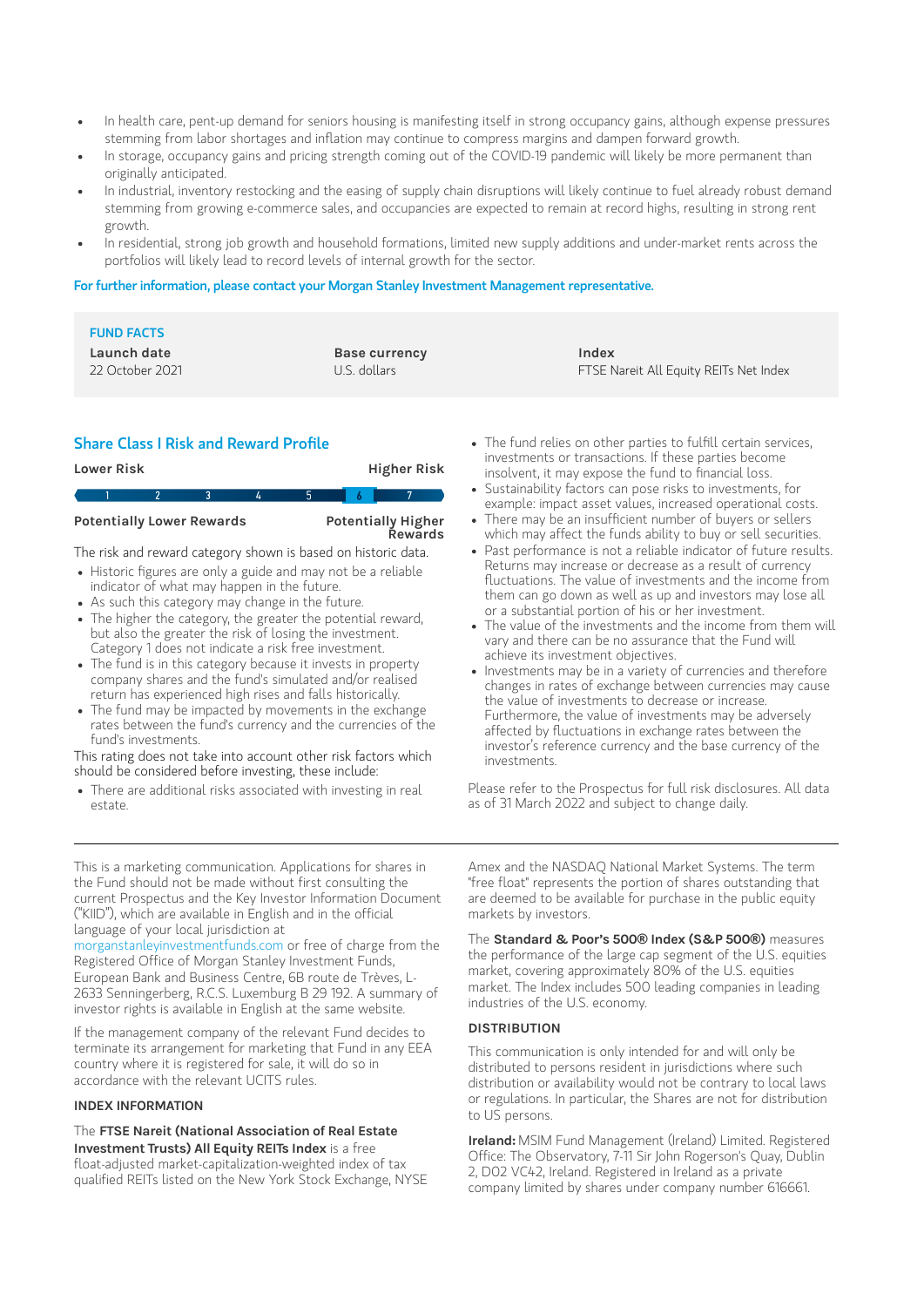MSIM Fund Management (Ireland) Limited is regulated by the Central Bank of Ireland. **United Kingdom:** Morgan Stanley Investment Management Limited is authorised and regulated by the Financial Conduct Authority. Registered in England. Registered No. 1981121. Registered Office: 25 Cabot Square, Canary Wharf, London E14 4QA, authorised and regulated by the Financial Conduct Authority. **Dubai:** Morgan Stanley Investment Management Limited (Representative Office, Unit Precinct 3-7th Floor-Unit 701 and 702, Level 7, Gate Precinct Building 3, Dubai International Financial Centre, Dubai, 506501, United Arab Emirates. Telephone: +97 (0)14 709 7158). **Germany:** MSIM Fund Management (Ireland) Limited Niederlassung Deutschland, Grosse Gallusstrasse 18, 60312 Frankfurt am Main, Germany (Gattung: Zweigniederlassung (FDI) gem. § 53b KWG). **Italy:** MSIM Fund Management (Ireland)Limited, Milan Branch (Sede Secondaria di Milano) is a branch of MSIM Fund Management (Ireland) Limited, a company registered in Ireland, regulated by the Central Bank of Ireland and whose registered office is at The Observatory, 7-11 Sir John Rogerson's Quay, Dublin 2, D02 VC42, Ireland. MSIM Fund Management (Ireland) Limited Milan Branch (Sede Secondaria di Milano) with seat in Palazzo Serbelloni Corso Venezia, 16 20121 Milano, Italy, is registered in Italy with company number and VAT number 11488280964. **The Netherlands:** MSIM Fund Management (Ireland) Limited, Rembrandt Tower, 11th Floor Amstelplein 1 1096HA, Netherlands. Telephone: 31 2-0462-1300. Morgan Stanley Investment Management is a branch office of MSIM Fund Management (Ireland) Limited. MSIM Fund Management (Ireland) Limited is regulated by the Central Bank of Ireland. **France:** MSIM Fund Management (Ireland) Limited, Paris Branch is a branch of MSIM Fund Management (Ireland) Limited, a company registered in Ireland, regulated by the Central Bank of Ireland and whose registered office is at The Observatory, 7-11 Sir John Rogerson's Quay, Dublin 2, D02 VC42, Ireland. MSIM Fund Management (Ireland) Limited Paris Branch with seat at 61 rue de Monceau 75008 Paris, France, is registered in France with company number 890 071 863 RCS. **Spain:** MSIM Fund Management (Ireland) Limited, Sucursal en España is a branch of MSIM Fund Management (Ireland) Limited, a company registered in Ireland, regulated by the Central Bank of Ireland and whose registered office is at The Observatory, 7-11 Sir John Rogerson's Quay, Dublin 2, D02 VC42, Ireland. MSIM Fund Management (Ireland) Limited, Sucursal en España with seat in Calle Serrano 55, 28006, Madrid, Spain, is registered in Spain with tax identification number W0058820B. **Switzerland:** Morgan Stanley & Co. International plc, London, Zurich Branch Authorised and regulated by the Eidgenössische Finanzmarktaufsicht ("FINMA"). Registered with the Register of Commerce Zurich CHE-115.415.770. Registered Office: Beethovenstrasse 33, 8002 Zurich, Switzerland, Telephone +41 (0) 44 588 1000. Facsimile Fax: +41(0) 44 588 1074.

**Australia:** This publication is disseminated in Australia by Morgan Stanley Investment Management (Australia) Pty Limited ACN: 122040037, AFSL No. 314182, which accepts responsibility for its contents. This publication, and any access to it, is intended only for "wholesale clients" within the meaning of the Australian Corporations Act. **Hong Kong:** This document has been issued by Morgan Stanley Asia Limited for use in Hong Kong and shall only be made available to "professional investors" as defined under the Securities and Futures Ordinance of Hong Kong (Cap 571). The contents of this document have not been reviewed nor approved by any regulatory authority including the Securities and Futures Commission in Hong Kong. Accordingly, save where an exemption is available under the relevant law, this document shall not be issued, circulated, distributed, directed at, or made available to, the public in Hong Kong. **Singapore:** This

publication should not be considered to be the subject of an invitation for subscription or purchase, whether directly or indirectly, to the public or any member of the public in Singapore other than (i) to an institutional investor under section 304 of the Securities and Futures Act, Chapter 289 of Singapore ("SFA"), (ii) to a "relevant person" (which includes an accredited investor) pursuant to section 305 of the SFA, and such distribution is in accordance with the conditions specified in section 305 of the SFA; or (iii) otherwise pursuant to, and in accordance with the conditions of, any other applicable provision of the SFA. In particular, for investment funds that are not authorized or recognized by the MAS, units in such funds are not allowed to be offered to the retail public; any written material issued to persons as aforementioned in connection with an offer is not a prospectus as defined in the SFA and, accordingly, statutory liability under the SFA in relation to the content of prospectuses does not apply, and investors should consider carefully whether the investment is suitable for them. This publication has not been reviewed by the Monetary Authority of Singapore.

#### **IMPORTANT INFORMATION**

**EMEA: This marketing communication has been issued by MSIM Fund Management (Ireland) Limited. MSIM Fund Management (Ireland) Limited is regulated by the Central Bank of Ireland. MSIM Fund Management (Ireland) Limited is incorporated in Ireland as a private company limited by shares with company registration number 616661 and has its registered address at The Observatory, 7-11 Sir John Rogerson's Quay, Dublin 2, D02 VC42, Ireland.**

This document contains information relating to the sub-fund ("Fund") of Morgan Stanley Investment Funds, a Luxembourg domiciled Société d'Investissement à Capital Variable. Morgan Stanley Investment Funds (the "Company") is registered in the Grand Duchy of Luxembourg as an undertaking for collective investment pursuant to Part 1 of the Law of 17th December 2010, as amended. The Company is an Undertaking for Collective Investment in Transferable Securities ("UCITS").

Applications for shares in the Fund should not be made without first consulting the current Prospectus, Key Investor Information Document ("KIID"), Annual Report and Semi-Annual Report ("Offering Documents"), or other documents available in your local jurisdiction which is available free of charge from the Registered Office: European Bank and Business Centre, 6B route de Trèves, L-2633 Senningerberg, R.C.S. Luxemburg B 29 192. In addition, all Italian investors should refer to the 'Extended Application Form', and all Hong Kong investors should refer to the 'Additional Information for Hong Kong Investors' section, outlined within the Prospectus. Copies of the Prospectus, KIID, the Articles of Incorporation and the annual and semi- annual reports, in German, and further information can be obtained free of charge from the representative in Switzerland. The representative in Switzerland is Carnegie Fund Services S.A., 11, rue du Général-Dufour, 1204 Geneva. The paying agent in Switzerland is Banque Cantonale de Genève, 17, quai de l'Ile, 1204 Geneva. The document has been prepared solely for informational purposes and does not constitute an offer or a recommendation to buy or sell any particular security or to adopt any specific investment strategy.

The views and opinions expressed are those of the portfolio management team at the time of writing/of this presentation and are subject to change at any time due to market, economic, or other conditions, and may not necessarily come to pass. These comments are not representative of the opinions and views of the firm as a whole. Holdings, countries and sectors/ region weightings are subject to change daily. All information